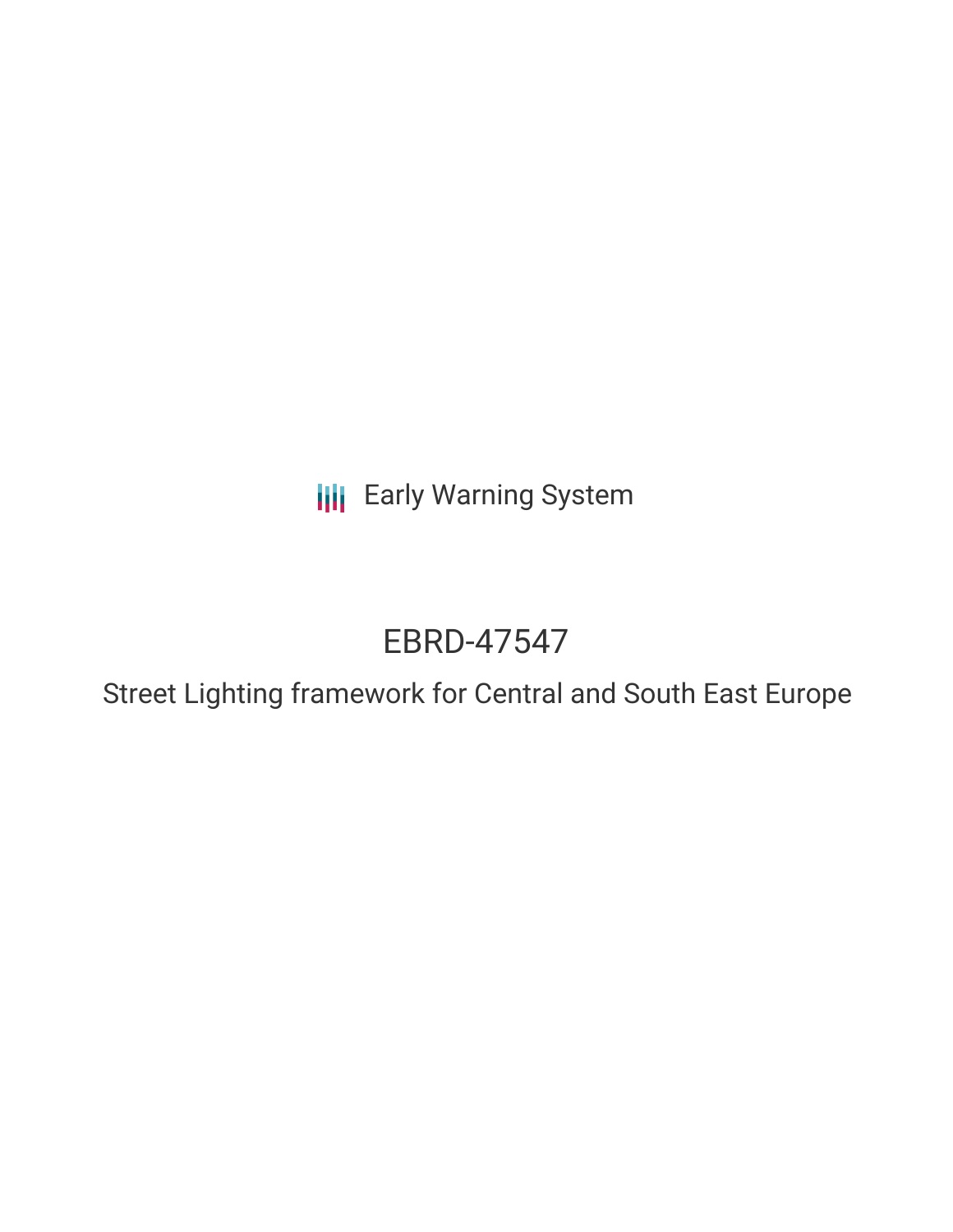#### **Quick Facts**

| <b>Financial Institutions</b>  | European Bank for Reconstruction and Development (EBRD) |
|--------------------------------|---------------------------------------------------------|
| <b>Status</b>                  | Approved                                                |
| <b>Bank Risk Rating</b>        |                                                         |
| <b>Voting Date</b>             | 2017-03-22                                              |
| <b>Sectors</b>                 | Infrastructure, Technical Cooperation                   |
| <b>Investment Type(s)</b>      | Loan                                                    |
| <b>Investment Amount (USD)</b> | $$64.74$ million                                        |
| <b>Loan Amount (USD)</b>       | $$64.74$ million                                        |
| <b>Project Cost (USD)</b>      | \$107.90 million                                        |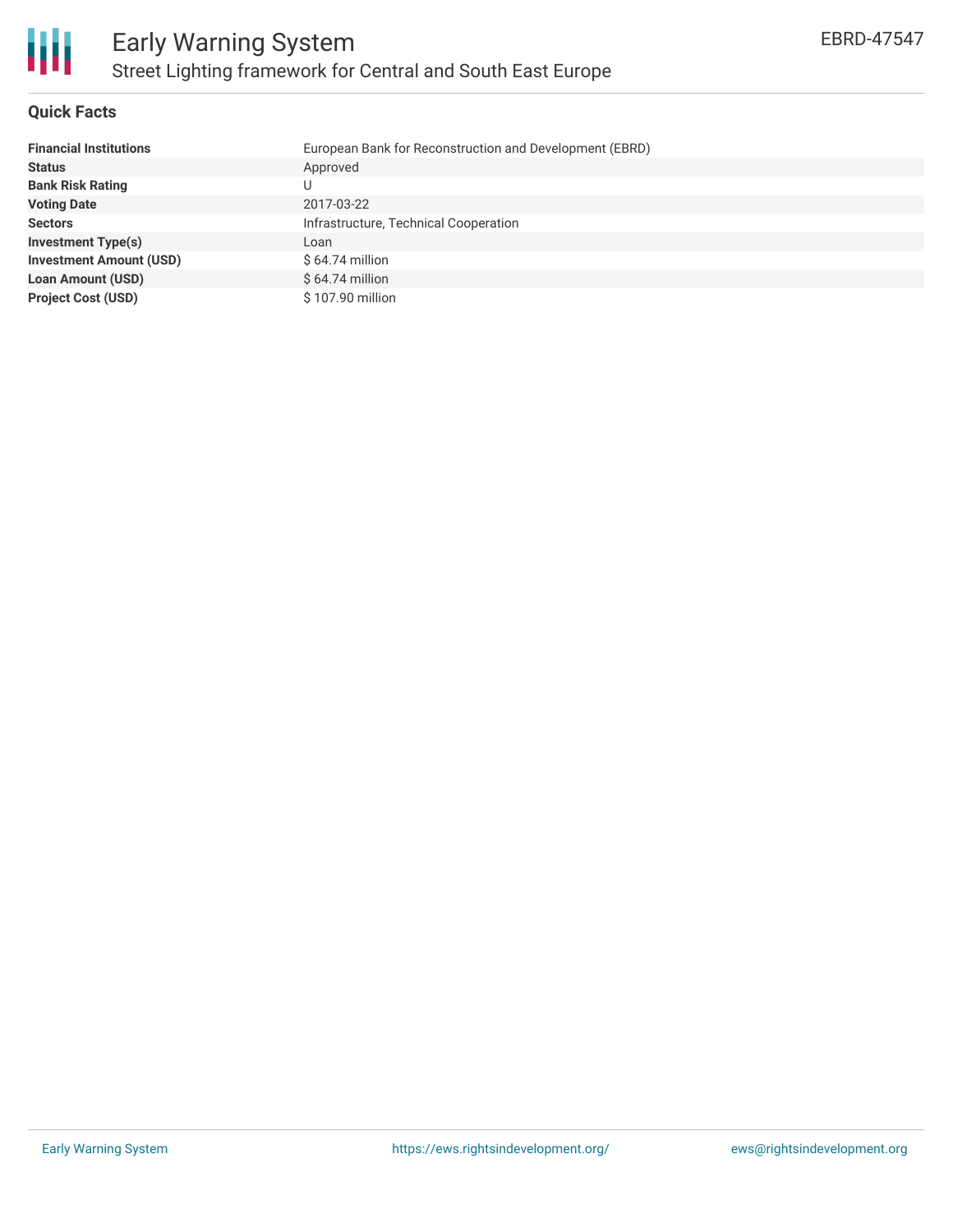

### **Project Description**

According to EBRD website, the project will provide financing for energy efficient public lighting investments, including amongst others street lighting and traffic lights. The framework supports the introduction of best available energy efficient technology (primarily LED) and of best practice in procuring performance based design, financing, installation, operation and maintenance of energy efficient solutions and where possible supporting private sector provision of low carbon public services (lighting).

For the technical cooperation, the assignments are: Preparatory Regulatory Support, Project scoping, Advisory support for PPPs for sub-projects and; PSC Contract preparation.

For the environmental and social aspect of this project, category will be determined for each subproject.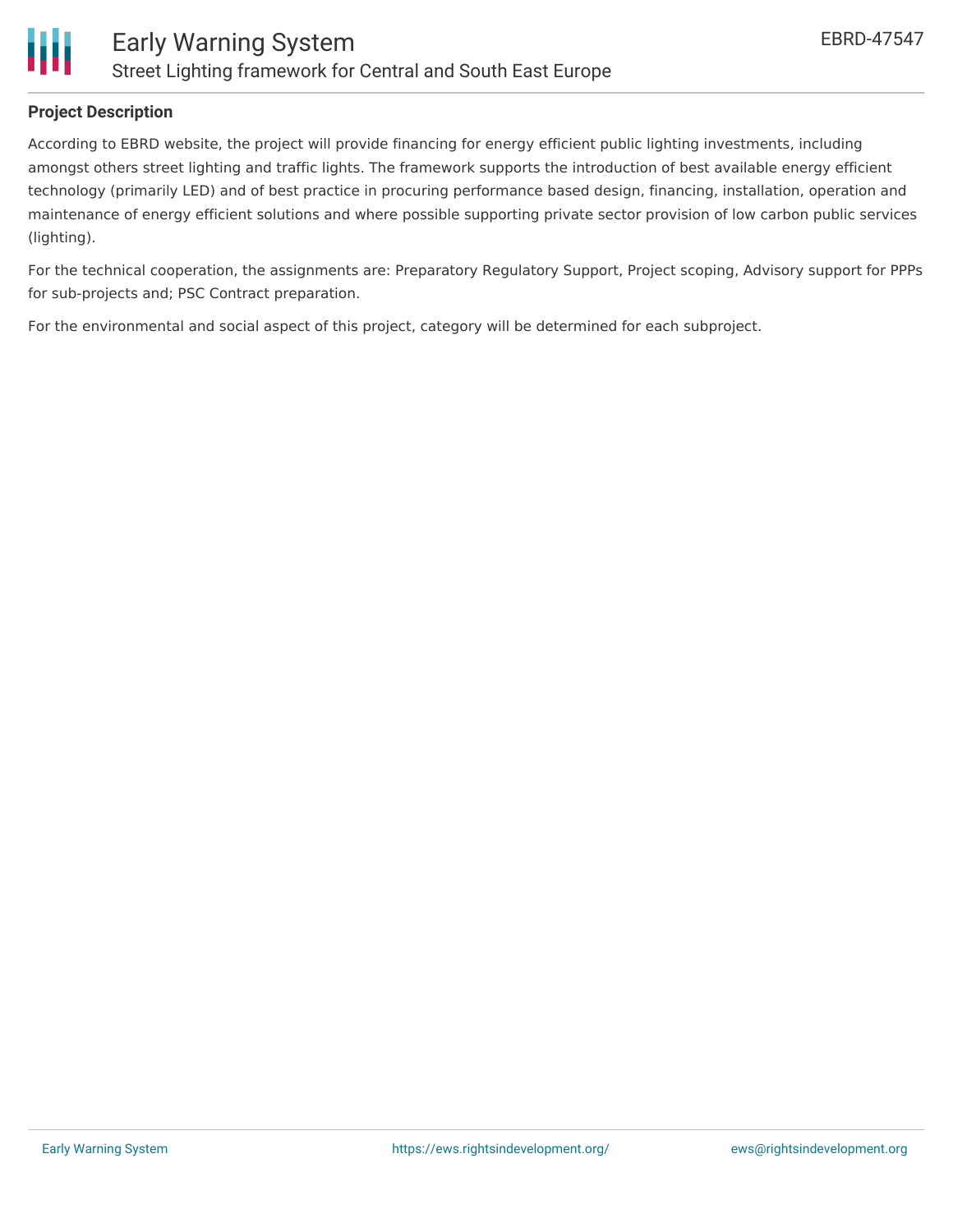

#### **Investment Description**

European Bank for Reconstruction and Development (EBRD)